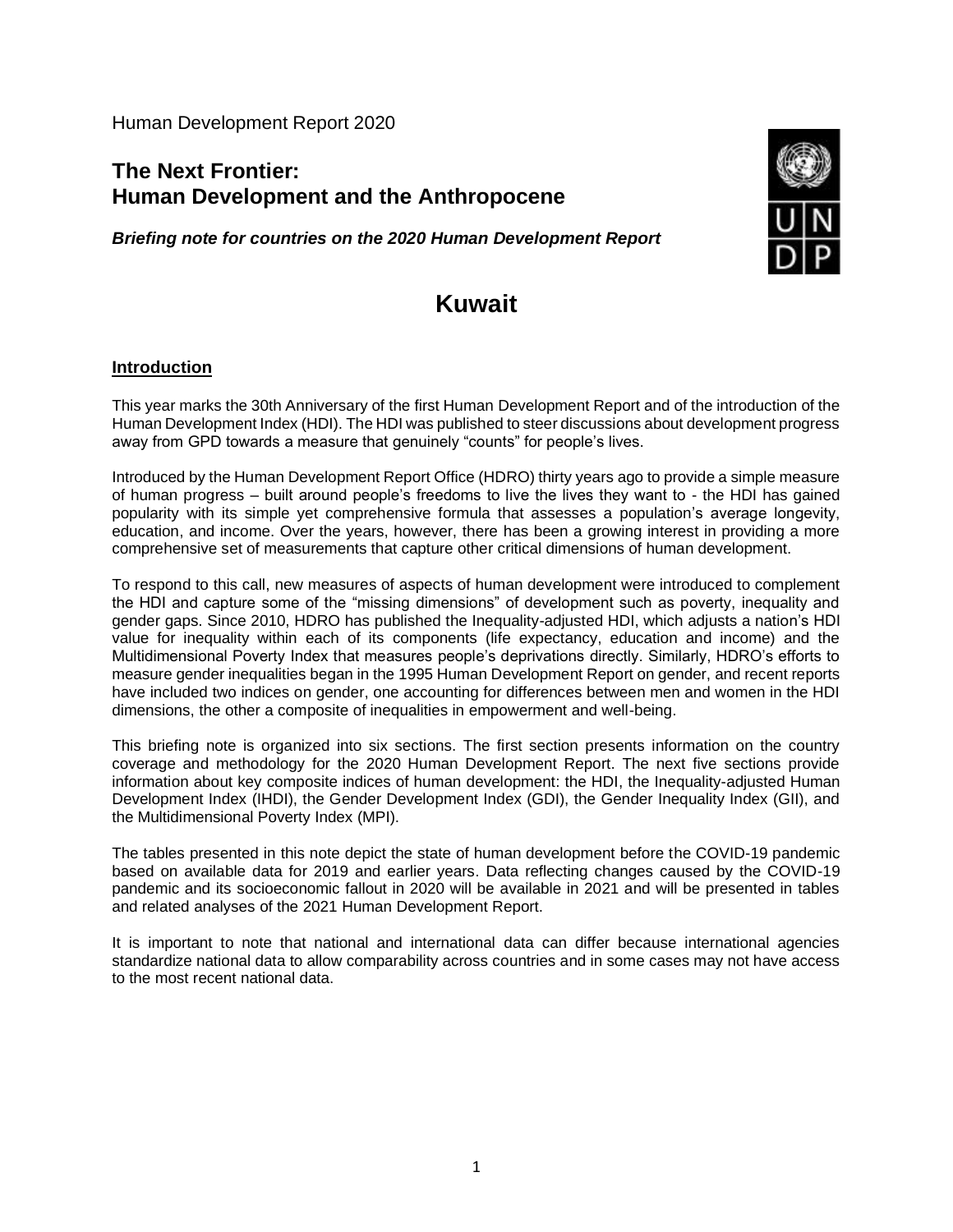#### **1- Country coverage and the methodology of the 2020 Human Development Report**

The 2020 Human Development Report presents the 2019 HDI (values and ranks) for 189 countries and UN-recognized territories, along with the IHDI for 152 countries, the GDI for 167 countries, the GII for 162 countries, and the MPI for 107 countries.<sup>1</sup>

It is misleading to compare values and rankings with those of previously published reports, because of revisions and updates of the underlying data and adjustments to goalposts. Readers are advised to assess progress in HDI values by referring to Table 2 ('Human Development Index Trends') in the 2020 Human Development Report. Table 2 is based on consistent indicators, methodology and time-series data and, thus, shows real changes in values and ranks over time, reflecting the actual progress countries have made. Small changes in values should be interpreted with caution as they may not be statistically significant due to sampling variation. Generally speaking, changes at the level of the third decimal place in any of the composite indices are considered insignificant.

Unless otherwise specified in the source, tables use data available to HDRO as of 15 July 2020. All indices and indicators, along with technical notes on the calculation of composite indices, and additional source information are available online at<http://hdr.undp.org/en/data>

For further details on how each index is calculated please refer to *[Technical Notes 1-6](http://hdr.undp.org/sites/default/files/hdr2020_technical_notes.pdf)* and the associated background papers available on the Human Development Report website:<http://hdr.undp.org/en/data>

#### **2- Human Development Index (HDI)**

The HDI is a summary measure for assessing long-term progress in three basic dimensions of human development: a long and healthy life, access to knowledge and a decent standard of living. A long and healthy life is measured by life expectancy. Knowledge level is measured by mean years of schooling among the adult population, which is the average number of years of schooling received in a life-time by people aged 25 years and older; and access to learning and knowledge by expected years of schooling for children of school-entry age, which is the total number of years of schooling a child of school-entry age can expect to receive if prevailing patterns of age-specific enrolment rates stay the same throughout the child's life. Standard of living is measured by Gross National Income (GNI) per capita expressed in constant 2017 international dollars converted using purchasing power parity (PPP) conversion rates. For more details see *[Technical Note 1.](http://hdr.undp.org/sites/default/files/hdr2020_technical_notes.pdf)*

To ensure as much cross-country comparability as possible, the HDI is based primarily on international data from the United Nations Population Division (the life expectancy data), the United Nations Educational, Scientific and Cultural Organization Institute for Statistics (the mean years of schooling and expected years of schooling data) and the World Bank (the GNI per capita data). As stated in the introduction, the HDI values and ranks in this year's report are not comparable to those in past reports because of some revisions to the component indicators. To allow for assessment of progress in HDIs, the 2020 Human Development Report includes recalculated HDIs from 1990 to 2019 using consistent series of data.

#### **2.1- Kuwait's HDI value and rank**

Kuwait's HDI value for 2019 is 0.806— which put the country in the very high human development category—positioning it at 64 out of 189 countries and territories. The rank is shared with Serbia.

Between 1990 and 2019, Kuwait's HDI value increased from 0.705 to 0.806, an increase of 14.3 percent. Table A reviews Kuwait's progress in each of the HDI indicators. Between 1990 and 2019, Kuwait's life expectancy at birth increased by 3.3 years, mean years of schooling increased by 1.8 years and expected years of schooling increased by 3.7 years. Kuwait's GNI per capita increased by about 35.0 percent between 1990 and 2019.

<sup>&</sup>lt;sup>1</sup> Throughout this note, the term country refers to countries or UN-recognized territories.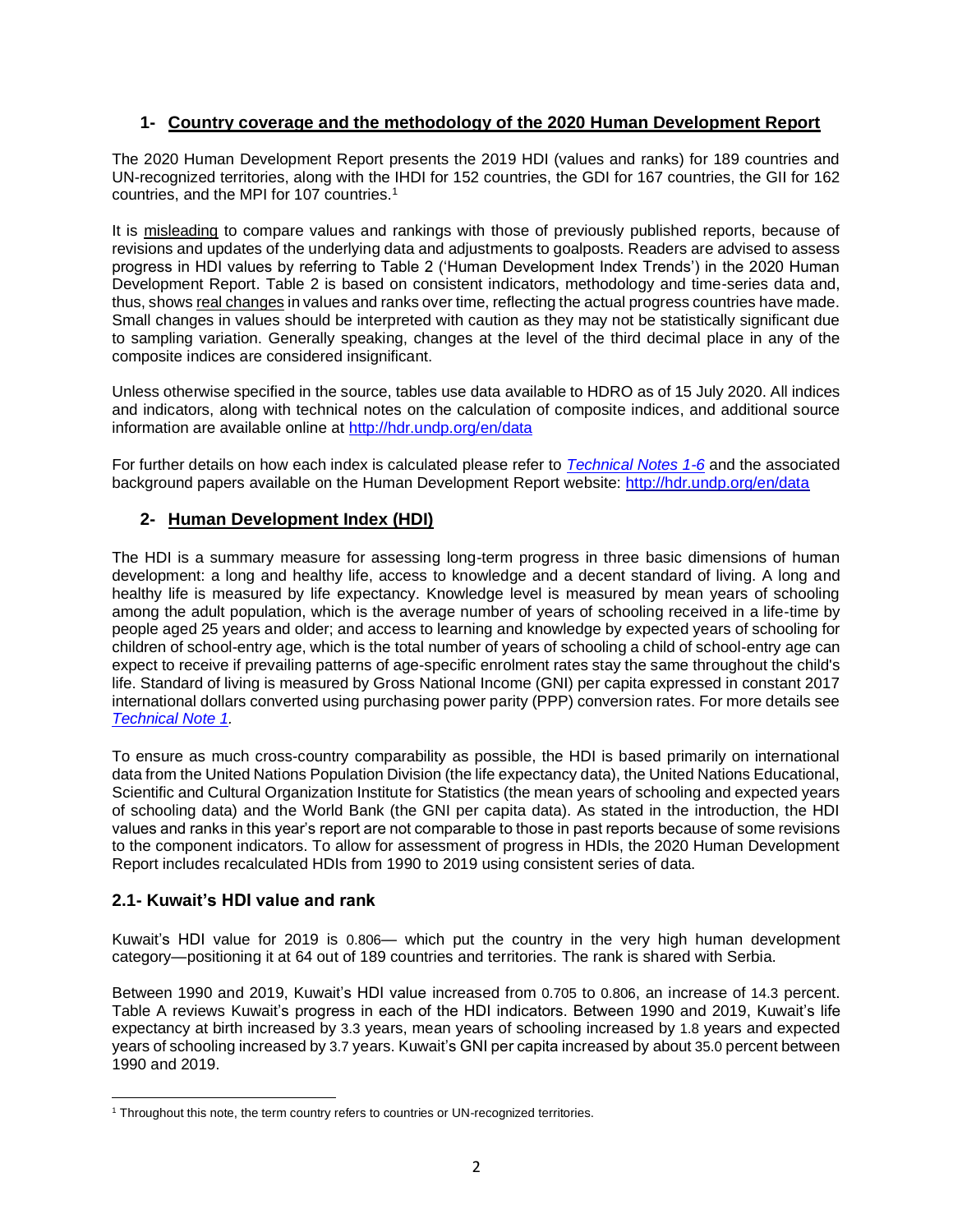|      | Life expectancy<br>at birth | <b>Expected years</b><br>of schooling | Mean years of<br>schooling | <b>GNI per capita</b><br>(2017 PPP\$) | <b>HDI</b> value |
|------|-----------------------------|---------------------------------------|----------------------------|---------------------------------------|------------------|
| 1990 | 72.2                        | 10.6                                  | 5.5                        | 43,412                                | 0.705            |
| 1995 | 72.8                        | 11.6                                  | 5.8                        | 75,429                                | 0.748            |
| 2000 | 73.1                        | 14.0                                  | 6.2                        | 66,285                                | 0.781            |
| 2005 | 73.5                        | 14.1                                  | 5.8                        | 83,099                                | 0.783            |
| 2010 | 74.4                        | 13.4                                  | 6.8                        | 65,119                                | 0.788            |
| 2015 | 75.1                        | 13.9                                  | 7.1                        | 62,106                                | 0.801            |
| 2016 | 75.2                        | 14.0                                  | 7.2                        | 62,892                                | 0.804            |
| 2017 | 75.3                        | 14.1                                  | 7.3                        | 59,255                                | 0.805            |
| 2018 | 75.4                        | 14.2                                  | 7.3                        | 59,333                                | 0.807            |
| 2019 | 75.5                        | 14.2                                  | 7.3                        | 58,590                                | 0.806            |

**Table A: Kuwait's HDI trends based on consistent time series data and new goalposts**

Figure 1 below shows the contribution of each component index to Kuwait's HDI since 1990.



**Figure 1: Trends in Kuwait's HDI component indices 1990-2019**

#### **2.2- Assessing progress relative to other countries**

Human development progress, as measured by the HDI, is useful for comparison between two or more countries. For instance, during the period between 1990 and 2019 Kuwait, Saudi Arabia and United Arab Emirates experienced different degrees of progress toward increasing their HDIs (see Figure 2).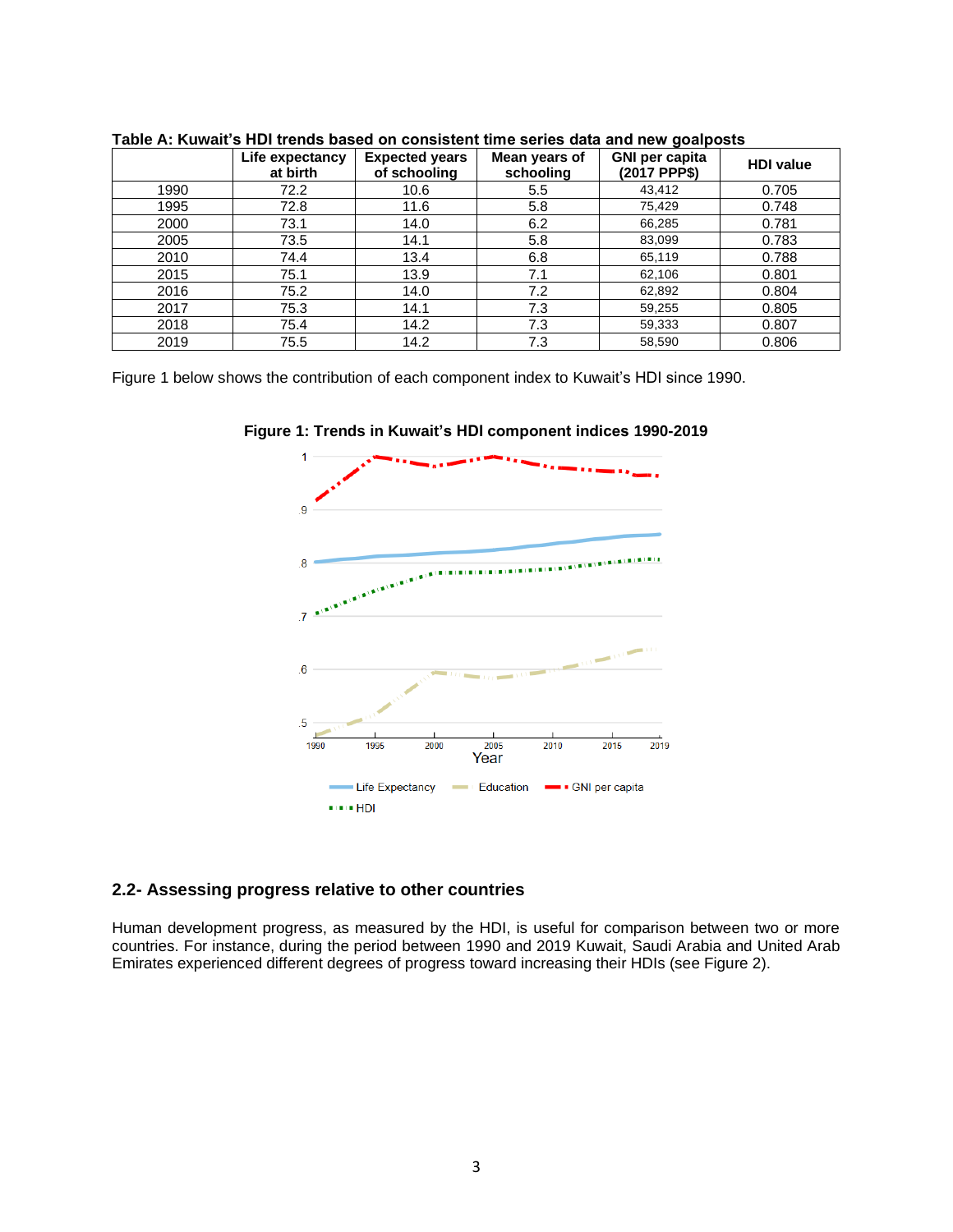

**Figure 2: HDI trends for Kuwait, Saudi Arabia and United Arab Emirates, 1990-2019**

Kuwait's 2019 HDI of 0.806 is below the average of 0.898 for countries in the very high human development group and above the average of 0.705 for countries in Arab States. From Arab States, Kuwait is compared with Oman and Qatar, which have HDIs ranked 60 and 45, respectively (see Table B).

|                    | <b>HDI value</b> | <b>HDI rank</b> | Life<br>expectancy<br>at birth | <b>Expected</b><br>years of<br>schooling | Mean years<br>of schooling | <b>GNI</b> per<br>capita<br>(2017 PPP<br>US\$) |  |
|--------------------|------------------|-----------------|--------------------------------|------------------------------------------|----------------------------|------------------------------------------------|--|
| <b>Kuwait</b>      | 0.806            | 64              | 75.5                           | 14.2                                     | 7.3                        | 58,590                                         |  |
| Oman               | 0.813            | 60              | 77.9                           | 14.2                                     | 9.7                        | 25,944                                         |  |
| Qatar              | 0.848            | 45              | 80.2                           | 12.0                                     | 9.7                        | 92.418                                         |  |
| <b>Arab States</b> | 0.705            |                 | 72.1                           | 12.1                                     | 7.3                        | 14,869                                         |  |
| Very high HDI      | 0.898            |                 | 79.6                           | 16.3                                     | 12.2                       | 44,566                                         |  |

**Table B: Kuwait's HDI and component indicators for 2019 relative to selected countries and groups**

#### **3- Inequality-adjusted HDI (IHDI)**

The HDI is an average measure of basic human development achievements in a country. Like all averages, the HDI masks inequality in the distribution of human development across the population at the country level. The 2010 Human Development Report introduced the IHDI, which takes into account inequality in all three dimensions of the HDI by 'discounting' each dimension's average value according to its level of inequality. The IHDI is basically the HDI discounted for inequalities. The 'loss' in human development due to inequality is given by the difference between the HDI and the IHDI, and can be expressed as a percentage. As the inequality in a country increases, the loss in human development also increases. We also present the coefficient of human inequality as a direct measure of inequality which is an unweighted average of inequalities in three dimensions. The IHDI is calculated for 152 countries. For more details see *[Technical Note 2](http://hdr.undp.org/sites/default/files/hdr2020_technical_notes.pdf)*. Due to a lack of relevant data, the IHDI has not been calculated for this country.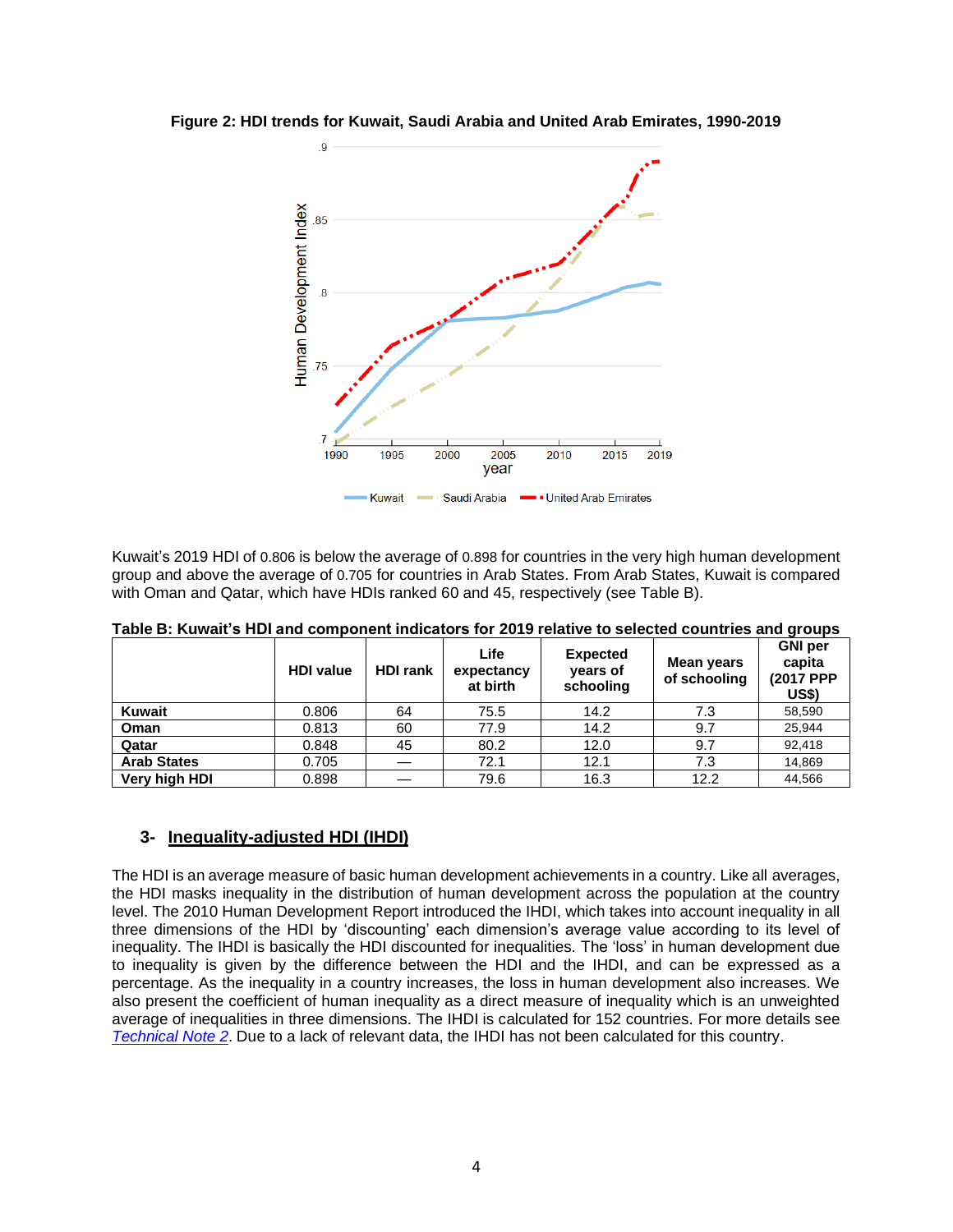#### **4- Gender Development Index (GDI)**

In the 2014 Human Development Report, HDRO introduced a new measure, the GDI, based on the sexdisaggregated Human Development Index, defined as a ratio of the female to the male HDI. The GDI measures gender inequalities in achievement in three basic dimensions of human development: health (measured by female and male life expectancy at birth), education (measured by female and male expected years of schooling for children and mean years for adults aged 25 years and older) and command over economic resources (measured by female and male estimated GNI per capita). For details on how the index is constructed refer to *[Technical Note 3](http://hdr.undp.org/sites/default/files/hdr2020_technical_notes.pdf)*. Country groups are based on absolute deviation from gender parity in HDI. This means that the grouping takes into consideration inequality in favour of men or women equally.

The GDI is calculated for 167 countries. The 2019 female HDI value for Kuwait is 0.793 in contrast with 0.807 for males, resulting in a GDI value of 0.983, placing it into Group 1.<sup>2</sup> In comparison, GDI values for Oman and Qatar are 0.936 and 1.030, respectively (see Table D).

|                    | F-M ratio        | <b>HDI values</b> |             | Life expectancy at<br><b>birth</b> |             | <b>Expected years</b><br>of schooling |             | Mean years of<br>schooling |             | <b>GNI per capita</b> |             |
|--------------------|------------------|-------------------|-------------|------------------------------------|-------------|---------------------------------------|-------------|----------------------------|-------------|-----------------------|-------------|
|                    | <b>GDI value</b> | Female            | <b>Male</b> | Female                             | <b>Male</b> | Female                                | <b>Male</b> | Female                     | <b>Male</b> | Female                | <b>Male</b> |
| <b>Kuwait</b>      | 0.983            | 0.793             | 0.807       | 76.6                               | 74.8        | 15.2                                  | 13.2        | 8.0                        | 6.8         | 31,698                | 75,840      |
| Oman               | 0.936            | 0.768             | 0.821       | 80.3                               | 76.1        | 15.0                                  | 13.7        | 10.6                       | 9.4         | 7.959                 | 35,201      |
| Qatar              | .030             | 0.866             | 0.841       | 82.0                               | 79.1        | 14.1                                  | 11.3        | 11.3                       | 9.4         | 45,338                | 107,833     |
| <b>Arab States</b> | 0.856            | 0.636             | 0.743       | 73.9                               | 70.4        | 11.9                                  | 12.4        | 6.5                        | 8.1         | 5,092                 | 23,923      |
| Very high HDI      | 0.981            | 0.886             | 0.903       | 82.4                               | 76.8        | 16.6                                  | 16.0        | 12.0                       | 12.2        | 33,668                | 55,720      |

#### **Table D: Kuwait's GDI for 2019 relative to selected countries and groups**

#### **5- Gender Inequality Index (GII)**

The 2010 Human Development Report introduced the GII, which reflects gender-based inequalities in three dimensions – reproductive health, empowerment, and economic activity. Reproductive health is measured by maternal mortality and adolescent birth rates; empowerment is measured by the share of parliamentary seats held by women and attainment in secondary and higher education by each gender; and economic activity is measured by the labour market participation rate for women and men. The GII can be interpreted as the loss in human development due to inequality between female and male achievements in the three GII dimensions. For more details on GII please see *[Technical Note 4](http://hdr.undp.org/sites/default/files/hdr2020_technical_notes.pdf)*.

Kuwait has a GII value of 0.242, ranking it 53 out of 162 countries in the 2019 index. In Kuwait, 4.6 percent of parliamentary seats are held by women, and 56.6 percent of adult women have reached at least a secondary level of education compared to 49.1 percent of their male counterparts. For every 100,000 live births, 12.0 women die from pregnancy related causes; and the adolescent birth rate is 8.2 births per 1,000 women of ages 15-19. Female participation in the labour market is 49.7 percent compared to 87.5 for men (see Table E).

In comparison, Oman and Qatar are ranked at 68 and 43, respectively, on this index.

<sup>&</sup>lt;sup>2</sup> Countries are divided into five groups by absolute deviation from gender parity in HDI values. Group 1 comprises countries with high equality in HDI achievements between women and men (absolute deviation of less than 2.5 percent), group 2 comprises countries with medium to high equality in HDI achievements between women and men (absolute deviation of 2.5–5 percent), group 3 comprises countries with medium equality in HDI achievements between women and men (absolute deviation of 5–7.5 percent), group 4 comprises countries with medium to low equality in HDI achievements between women and men (absolute deviation of 7.5–10 percent) and group 5 comprises countries with low equality in HDI achievements between women and men (absolute deviation from gender parity of more than 10 percent).